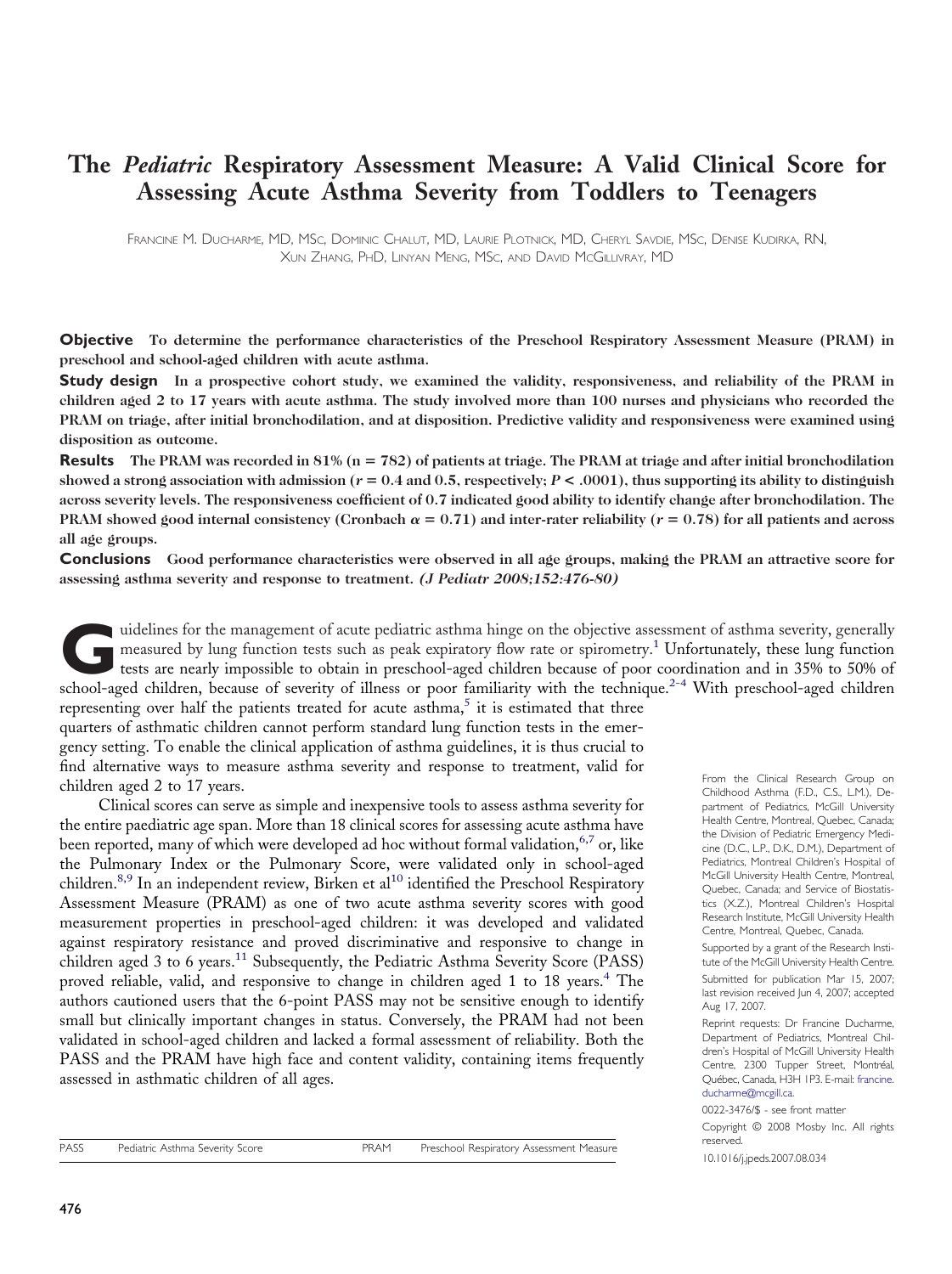The objectives of this study were to examine the performance characteristics of the PRAM along the dimensions of validity, responsiveness to change, and reliability in children aged 2 to 17 years presenting with acute asthma.

# **METHODS**

In the spring of 2003, we introduced the PRAM as the standard assessment tool for all children aged 2 years and above presenting with acute asthma to our pediatric emergency department. In the fall of 2003, we introduced a clinical care pathway based on the PRAM and examined the impact of these interventions on guideline adherence and admission rate. Nested in this quality control initiative, we examined the feasibility, validity, and responsiveness to change of the PRAM in a prospective observational cohort study of all eligible children who presented between March and May 2003 and between September and November 2003. We examined the internal consistency and the inter-rater reliability in a convenience sample of patients recruited after November 2003. This quality improvement initiative was approved by both the Scientific and the Institutional Review Boards which did not recommend individual patient consent.

Children were eligible if they (1) were ages 2 to 17 years, (2) had asthma defined as two or more episodes of wheezing responsive to inhaled  $\beta$ 2-agonist, and (3) required at least one nebulization of albuterol for the treatment of the index exacerbation. Children with chronic lung diseases such as bronchopulmonary dysplasia were excluded. Patients with repeat visits were included only once.

As per our clinical care pathway, the triage nurse assessed the patient, recorded the initial PRAM, and administered the first albuterol treatment (or, in severe asthma, a set of 3 albuterol and ipratropium bromide treatments within 1 hour), hereafter referred to as initial bronchodilation. Our pool of over 100 physicians and nurses were trained to measure the 12-point PRAM, a validated composite score comprised of oxygen saturation and four physical findings [\(Figure 1;](#page-5-0) available at [www.jpeds.com\)](http://www.jpeds.com). The training included a lecture with slides and demonstration (particularly for assessing scalene muscle contraction) followed by on-site assistance. The treating physician or nurse recorded the PRAM a second time, usually within 60 minutes of the initial bronchodilation, and every one to two hours subsequently until disposition. Within 6 hours of triage, a decision to admit or discharge home was made by the treating physician, with no specific reference to the PRAM.

### **Statistics**

We considered construct validity under two aspects, namely, the internal consistency and predictive validity. We examined the internal consistency of the PRAM at triage to determine the degree to which each individual item contributes to the overall PRAM score, using the Cronbach  $\alpha$ coefficient.<sup>[12](#page-4-0)</sup> To assess the predictive validity<sup>[13](#page-4-0)</sup> and respon-siveness,<sup>[14](#page-4-0)</sup> we selected disposition (admission or discharge) as criteria because it is a meaningful outcome for children, parents, physicians, and administrators and is equally applicable to all age groups. Predictive validity was examined by the association between admission rate and either the PRAM at triage or after initial bronchodilation using the Spearman's rank correlation with values between age groups compared with the Mann-Whitney *U*-test, and by multivariate logistic regression. We sought to identify the model that best predicted disposition with information obtained early in the course of treatment such as age, sex, PRAM at triage, and change in PRAM after initial bronchodilation, including relevant interaction terms. The adequacy of the model was reported as the area under the curve (*c* statistics).

We examined responsiveness, that is, the ability of the PRAM to detect clinically important changes over time in two ways. First, we calculated the Guyatt's responsiveness coefficient, $15$  as the ratio of the change in PRAM after initial bronchodilation among patients who were subsequently discharged, over the standard deviation of the change in PRAM in those who were admitted; values of 0.5 and 0.8 are con-sidered indicative of moderate and large effects, respectively.<sup>[16](#page-4-0)</sup> Second, to allow comparison with the methods used to assess PASS, we computed the effect size using the method of Kazis et al,<sup>[17](#page-4-0)</sup> as the ratio of the change in PRAM between triage and disposition to the standard deviation of the PRAM at triage; a value of 0.8 or more is considered large as it indicates a change of at least four-fifths the baseline standard devia-tion.<sup>[16,17](#page-4-0)</sup>

We assessed the inter-rater agreement, defined as the degree to which a physician and a nurse obtained a similar PRAM score in the same patient, using the weighted  $\kappa$ statistic, reported with the 95% confidence interval; values of 0.7 or more were considered indicative of good agreement.<sup>[18](#page-4-0)</sup> To minimize the time trend, only pairs of rating done within 30 minutes of each other with no intervening treatment were selected for analysis; we did not blind the raters from the other's score. A *P* value of less than .05 was considered indicative of statistical significance. The analyses were performed using SAS (version 9.01 for Windows, SAS Institute Inc, Cary, NC).

## RESULTS

Of the 1039 visits made during the study period, 75 were repeat visits. Of the 964 unique patients, the PRAM was recorded at triage in 782 (81%) children; their median age was 5.8 (interquartile range, 3.5 to 9.6) years, and 63% were male. A similar proportion of preschool (20%) and school-aged (18%) children had no recorded PRAM value. They were similar in age and sex distribution as those with a recorded PRAM but required significantly less albuterol (69% vs 39% requiring  $\leq$  2 treatments,  $P < .0001$ ), and fewer admissions (8% vs 21%,  $P < .0001$ ), suggesting a lower asthma severity.

A second PRAM was recorded between 15 and 75 minutes after initial bronchodilation in 554 (57%) children, at which time they had received 1 (n = 379), 2 (n = 74), 3 (n = 94) or 4 ( $n = 7$ ) albuterol treatments. Patients whose second PRAM fell outside the specified time boundaries had similar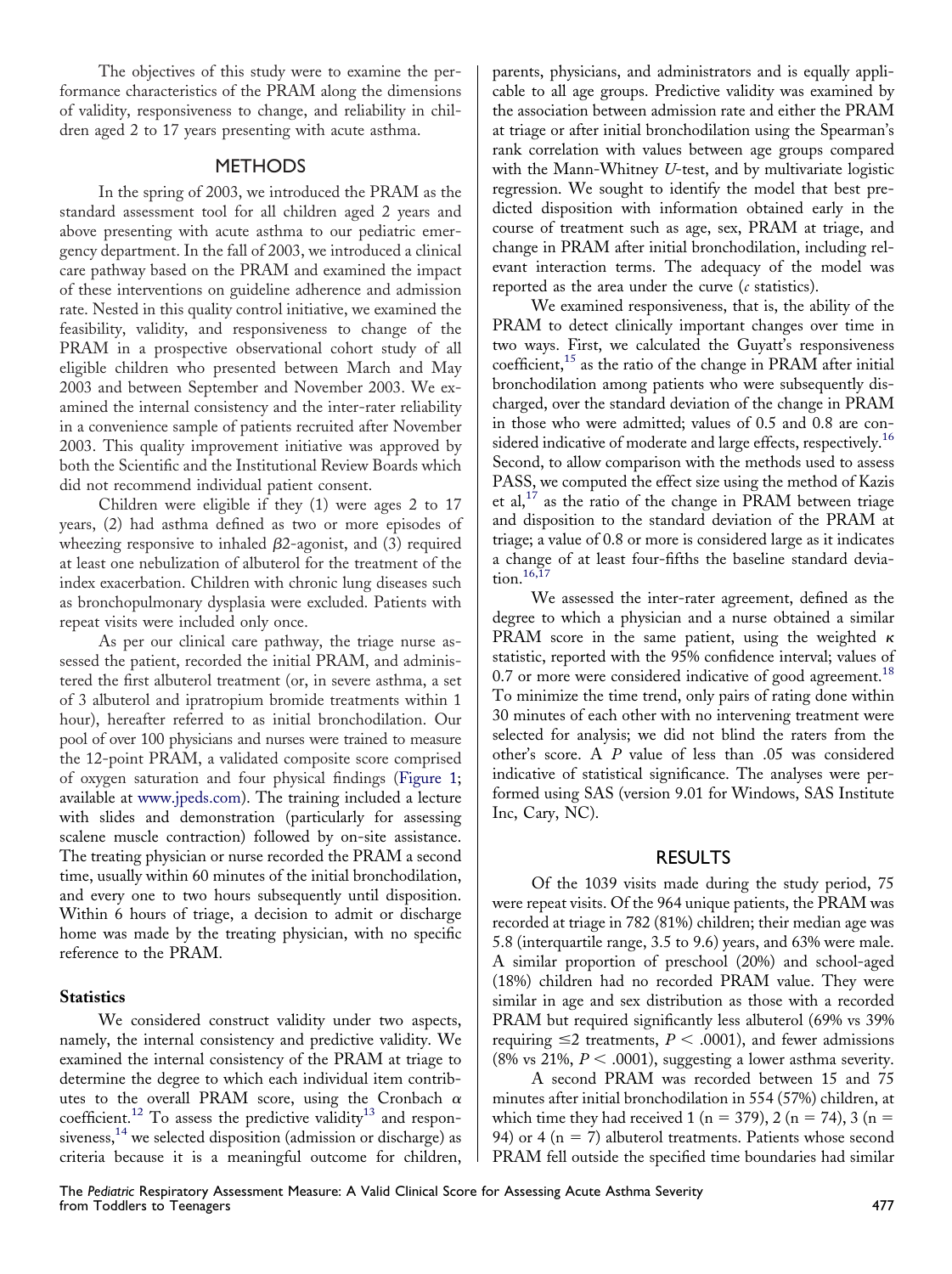**Table I. Internal consistency for PRAM and its individual components, overall and for each age group**

| All ages |      | 2-6 Years 7-17 Years               |
|----------|------|------------------------------------|
|          |      |                                    |
| 0.71     | 0.69 | 0.74                               |
| 0.68     | 0.69 | 0.66                               |
| 0.6      | 0.59 | 0.62                               |
| 0.62     | 0.63 | 0.61                               |
| 0.68     | 0.7  | 0.65                               |
| 0.71     | 0.71 | 0.71                               |
|          |      | $(n = 254)$ $(n = 158)$ $(n = 96)$ |

Values represent the Cronbach  $\alpha$  coefficient.

sex and age distributions with a lower triage PRAM (3.5 vs 5,  $P < .0001$ ) and admission rate (9% vs. 24%,  $P < .0001$ ) than those with a timely assessment, again suggesting lower severity.

With regard to construct validity, the internal consistency of the initial PRAM was good for the whole age spectrum as well as across different age groups (Cronbach  $\alpha$ coefficient: 0.71); each of the 5 components contributed significantly to the overall PRAM (Table I). Predictive validity, assessed by the association between the PRAM and the rate of admission, was strong whether based on the PRAM at triage ( $r = 0.4$ ,  $P < 0.0001$ ) or after initial bronchodilation  $(r = 0.5, P < .0001)$ ; there was no significant difference between preschool and school-aged children for either PRAM measure (Figure 2). The models that best predicted admission were the combination of PRAM at triage and change in PRAM after initial bronchodilation (c statistics: 0.86), followed by the PRAM after initial bronchodilation alone (0.84) or the PRAM at triage (0.78). Age and sex were not important predictors.

With regard to responsiveness, the Guyatt coefficient was 0.7, showing good ability of the PRAM to identify change occurring after initial bronchodilation.<sup>[16](#page-4-0)</sup> The effect size, calculated from the change in PRAM between triage and disposition, was 1.1 for the whole cohort and increased with the PRAM at triage, irrespective of the cutoff values used to delineate the severity groups (Figure 3). In other words, the ability to detect change between triage and disposition was large, with discharged children consistently displaying a greater improvement than those admitted, irrespective of baseline severity.

A group of 254 children aged 2 to 17 years met the requirement for assessing inter-rater reliability. They were similar to the overall group, with 67% male, a median age of 5 (interquartile range, 2 to 17) years and encompassing the whole range of PRAM scores from 0 to 12. There was a high inter-rater agreement between the PRAM measured by the physician and that of the nurse ( $\kappa = 0.78$ ); this held true across all age groups and for each of the PRAM components [\(Table II\)](#page-3-0).



**Figure 2.** The rate of admission by the PRAM score at **(a)** triage and **(b)** after initial bronchodilation, in children aged 2 to 6 years *(white bars)* in which the PRAM was originally validated and in children ages 7 to 17 years *(gray bars)*.



**Figure 3.** Box plot displaying the change in PRAM between triage and disposition depicted separately for admitted *(gray bars)* and discharged *(white bars)* patients, by baseline severity stratum. Effect sizes were calculated as the mean change in PRAM between triage and disposition over the standard deviation of the PRAM at triage.

#### **DISCUSSION**

In the real-life setting of a busy pediatric emergency department, the PRAM has good validity, responsiveness to change and inter-rater reliability, not only in preschool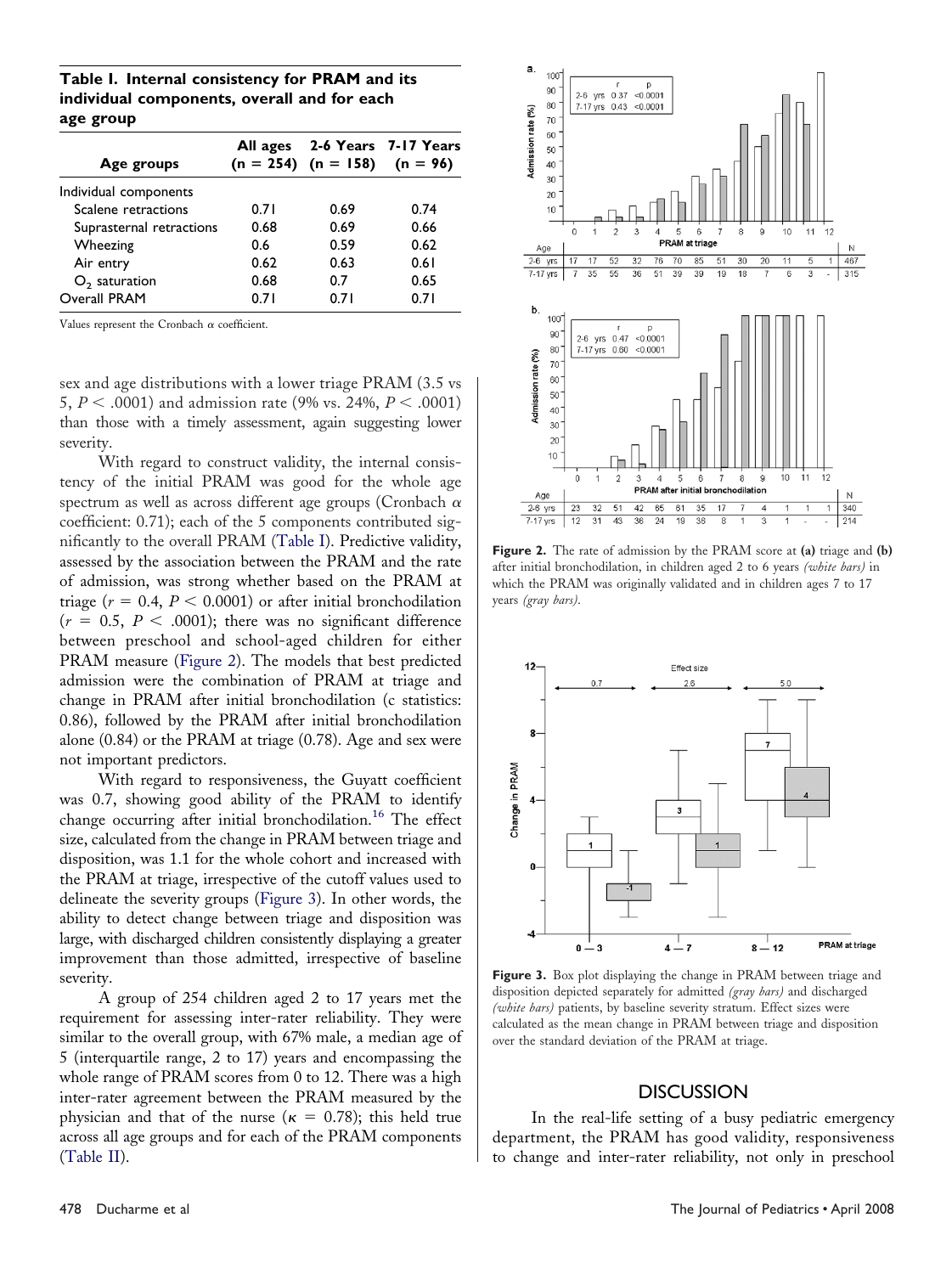<span id="page-3-0"></span>

| Age groups                          | All ages ( $n = 254$ ) | 2-6 Years ( $n = 158$ ) | 7-17 Years (n = $96$ ) |  |
|-------------------------------------|------------------------|-------------------------|------------------------|--|
| Individual components               |                        |                         |                        |  |
| Scalene muscle contraction          | 0.92(0.84, 1)          | 0.89(0.77, 1)           | (1, 1)                 |  |
| Suprasternal retractions            | 0.85(0.78, 0.91)       | 0.8(0.71, 0.9)          | 0.89(0.8, 0.98)        |  |
| Wheezing                            | 0.7(0.63, 0.76)        | 0.64(0.55, 0.74)        | 0.78(0.69, 0.88)       |  |
| Air entry                           | 0.72(0.65, 0.8)        | 0.76(0.67, 0.85)        | 0.67(0.53, 0.8)        |  |
| 0.81(0.73, 0.88)<br>$O2$ saturation |                        | 0.8(0.71, 0.9)          | 0.82(0.69, 0.94)       |  |
| Overall PRAM<br>0.78(0.74, 0.83)    |                        | 0.76(0.71, 0.83)        | 0.80(0.74, 0.87)       |  |

Values represent the weighted  $\kappa$  coefficients with 95% confidence intervals.

aged children in whom it was developed but also in schoolaged children and adolescents. These findings were derived from a large number of children treated by more than 100 nurses and physicians, suggesting good generalizability to similar clinical settings. The performance characteristics were stable across the entire pediatric age spectrum, making the PRAM an attractive clinical score for use in clinical as well as research settings.

The PRAM has good face validity. Three of the four signs, namely suprasternal indrawing, air entry, and wheezing, are consistently found in most pediatric asthma scores.<sup>[4,6,8](#page-4-0)</sup> Previously associated with severe airway obstruction in preschool-aged children, $^{11}$  $^{11}$  $^{11}$  this study confirmed the important contribution of scalene muscle contraction to the PRAM, in both preschool and school-aged children.[19](#page-4-0) Having been portrayed as the fifth vital sign,[20](#page-4-0) oxygen saturation has been identified as a strong independent predictor of the need for intensive therapy or hospital admission, with 92% frequently used as cutoff value.<sup>[21-23](#page-4-0)</sup> The high Cronbach coefficient for each of the five components further supports the construct validity of the PRAM in all age groups.

We have originally developed the PRAM by criterion validity, using respiratory resistance measured by forced os-cillation in children aged 3 to 6 years.<sup>[11](#page-4-0)</sup> With the strong association between the PRAM and admission rate, we confirm the PRAM's predictive abilities, in both preschool and school-aged children. These observations suggest that the PRAM at triage could be used as a unique score for all children to guide therapy and to apply the severity-based acute asthma guidelines. With its greater predictive ability, the PRAM measured after an hour of treatment may be used to further adjust therapy, supporting similar findings in other studies.[24,25](#page-4-0) We would propose the following PRAM categories (0 to 3, 4 to 7, 8 to 12) for identifying children at low  $(<10\%)$ , moderate (10% to 50%), and high risk ( $\geq$ 50%) of hospital admission, respectively.

The results demonstrate the responsiveness of the PRAM to detect change resulting from treatment. The Guyatt's statistic confirms the ability of the change after initial bronchodilation to predict disposition.[16](#page-4-0) In absence of lung function, we were unable to confirm the previously identified change in PRAM of 3 points or more, as indicative of a clinically meaningful change.<sup>[11](#page-4-0)</sup> Indeed, use of admission as endpoint was imprecise and confounded by severity as the

greatest change in PRAM occurred in patients with higher triage PRAM, who had both the highest opportunity to change and the highest risk of admission. To provide a fair comparison with the PASS, we reported the change in PRAM between triage and disposition for all patients. Within each triage severity stratum, the change in PRAM was greater in patients discharged compared with those admitted, but only marginally so for the overall group, again suggesting confounding by severity. The overall effect size was greater for the PRAM than the PASS (1.1 vs 0.6 to 0.8) suggesting greater responsiveness, perhaps because of its larger scale (12 points vs 6 points) or other study differences.<sup>[4](#page-4-0)</sup> The increasing effect size of the PRAM with higher baseline severity indicates that a smaller sample size would be needed to identify the same group difference in patients with moderate or severe asthma compared to those with mild airway obstruction.

The overall inter-rater reliability was very good and was sustained across each age group, despite the involvement of over a 100 different assessors. This value may have been overestimated because physicians and nurses were not blinded to each other's score. The magnitude of overestimation attributed to the absence of blinding may hover around 10%.[26](#page-4-0) The inter-rater reliability for individual signs observed with PRAM is of similar magnitude to that observed in other scores, a reassuring finding. Nevertheless, independent confirmation of reliability with appropriate blinding would be indicated.<sup>[4,10](#page-4-0)</sup>

The recording of the PRAM in greater than 80% of patients underlines the feasibility of this measure in the context of a busy pediatric emergency department. This value is probably an underestimation of its true feasibility because the lower severity of patients with no PRAM suggests omission, rather than measurement difficulty, as the reason for non recording. This high documentation rate of asthma severity compares favorably to the disconcerting rates of 42% previously reported in emergency settings.[27](#page-4-0) As such documentation is associated with improved quality of care,  $28$  the feasibility of the PRAM represents a major advantage over spirometry for which cooperation rates hover around 0% for preschool-aged children and about 50% for school-aged chil- $\text{dren.}^{29}$  $\text{dren.}^{29}$  $\text{dren.}^{29}$ 

Despite our large sample, the small number of children with PRAM scores of 10 and above resulted in instability of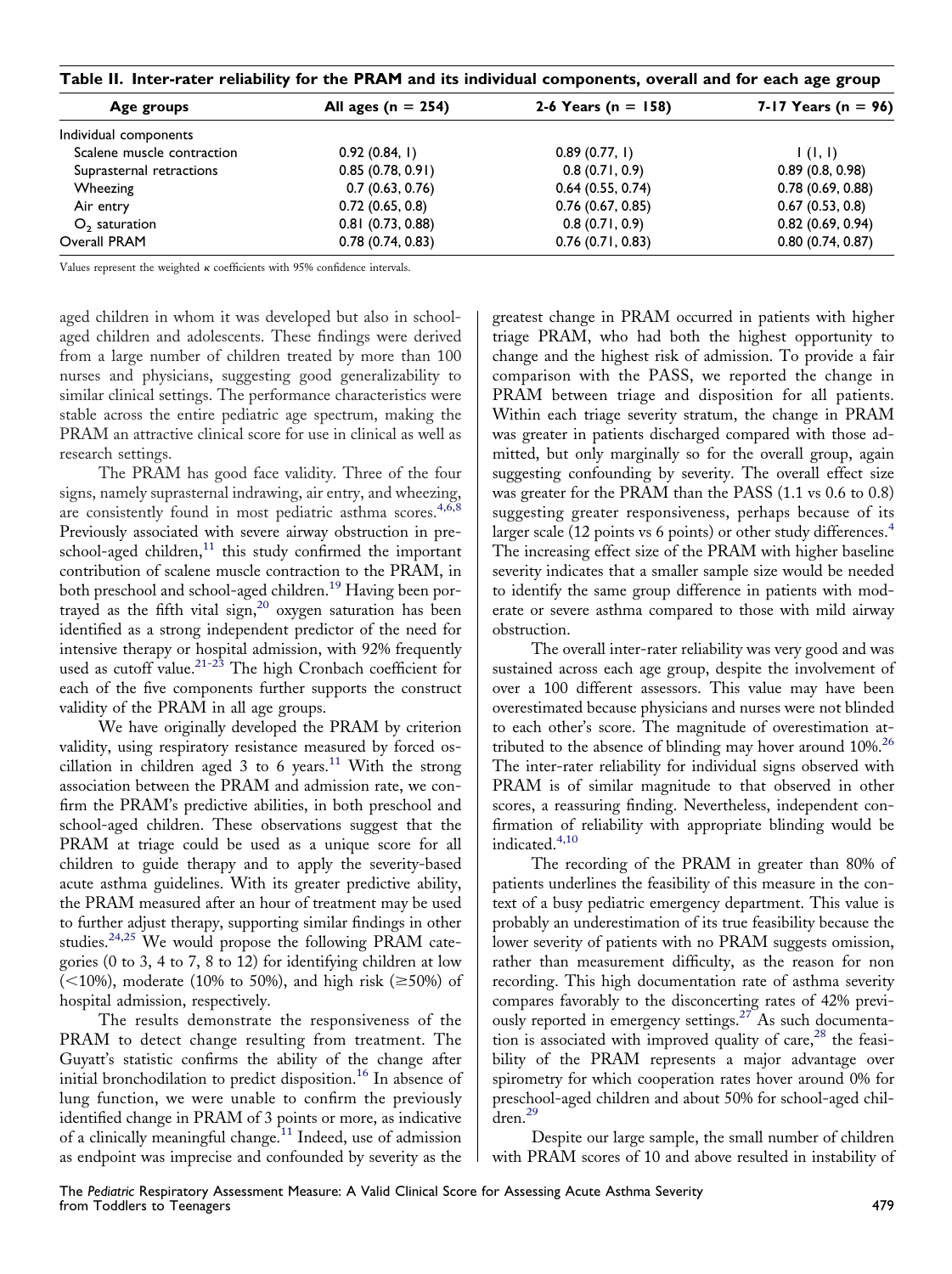<span id="page-4-0"></span>admission rates, particularly for school-aged children; performance of the PRAM in a group with severe asthma, perhaps in the intensive care unit, may lead to further confirmation. One could question the use of disposition as an endpoint to assess validity and responsiveness because of the expected lower precision, compared to a continuous outcome such as lung function, and because of the variability in admission criteria across and within institutions; imprecision and variability certainly add noise to the analyses, thus reducing the strength of a true association. Despite these caveats, in large samples where the ratio of signal to noise is high, admission remains an outcome of major clinical importance for evaluating the efficacy of acute asthma management or, at the very least, for identifying patients with greater severity.<sup>30-32</sup> One may argue that because the admitting physician was not blinded to the PRAM values, the latter may have influenced the decision to admit, perhaps resulting in an overestimation of the ability of the PRAM to predict admission. Consequently, we evaluated the validity and responsiveness on the PRAM measured at triage and after the initial bronchodilation, which we believed were less likely to affect physician's decision several hours later. As for other clinical scores, the PRAM remains simply a means to record clinical signs in a standardized fashion, albeit with some degree of subjectivity in the ascertainment and coding of these signs.

In summary, the PRAM, originally validated in asthmatic children aged 3 to 6 years, appears as a feasible, valid, responsive, and reliable pediatric tool to determine asthma severity in children aged 2 to 17 years. The particular usefulness of the PRAM lies in its applicability for all age groups. The PRAM could serve to assess asthma severity in all patients including those too young or sick to reproducibly perform pulmonary function tests and in settings where such testing is not available. With the same acronym, the "P" in PRAM can now stand for "Pediatric" rather than "Preschool", becoming the Pediatric Respiratory Assessment Measure.

*We are indebted to the physician and nursing staff of the Pediatric Emergency Department of the Montreal Children's Hospital for their support of this research project; Sofia Bamboulas and Janine Dumont for secretarial support; and Geoffrey Dougherty for his helpful editorial suggestions.*

#### **REFERENCES**

**1.** National Institutes of Health. Global strategy for asthma management and prevention NIH publication no 02-3659. [updated 2005]; Available from: [www.](http://www.ginasthma.org) [ginasthma.org.](http://www.ginasthma.org)

**2.** Ducharme FM, Davis GM. Measurement of respiratory resistance in the emergency department: feasibility in young children with acute asthma. Chest 1997;111: 1519-25.

**3.** Stevens MW, Gorelick MH. Short-term outcomes after acute treatment of pediatric asthma. Pediatr 2001;107:1357-62.

**4.** Gorelick MH, Stevens MW, Schultz TR, Scribano PV. Performance of a novel clinical score, the Pediatric Asthma Severity Score (PASS), in the evaluation of acute asthma. Acad Emerg Med 2004;11:10-8.

**5.** Canny GJ, Reisman J, Healy R, Schwartz C, Petrou C, Rebuck AS, et al. Acute asthma: observations regarding the management of a pediatric emergency room. Pediatrics 1989;83:507-12.

**6.** van der Windt DA, Nagelkerke AF, Bouter LM, Dankert-Roelse JE, Veerman AJ. Clinical scores for acute asthma in pre-school children. A review of the literature. J Clin Epidemiol 1994;47:635-46.

**7.** van der Windt DA. Promises and pitfalls in the evaluation of pediatric asthma scores. J Pediatr 2000;137:744-6.

**8.** Becker AB, Nelson NA, Simons ER. The Pulmonary Index: Assessment of a Clinical Score for Asthma. Am J Dis Child 1984;138:574-6.

**9.** Smith SR, Baty JD, Hodge D III. Validation of the pulmonary score: an asthma severity score for children. Acad Emerg Med 2002;9:99-104.

**10.** Birken CS, Parkin PC, Macarthur C. Asthma severity scores for preschoolers displayed weaknesses in reliability, validity, and responsiveness. J Clin Epidemiol 2004;57:1177-81.

**11.** Chalut DS, Ducharme FM, Davis GM. The preschool respiratory assessment measure (PRAM): A responsive index of acute asthma severity. J Pediatr 2000;137: 762-8.

**12.** Cronbach LJ. Coefficient alpha and the internal structure of tests. Psychometrika 1951;16:297-334.

**13.** Trochim WM. The Research Methods Knowledge Base [homepage on the Internet]. 2nd ed. [updated 2006 October 20; cited 2007 May 30]. [Measurement validity](http://www.socialresearchmethods.net/kb/measval.php) [types. Available from: http://www.socialresearchmethods.net/kb/measval.php.](http://www.socialresearchmethods.net/kb/measval.php)

**14.** Guyatt GH, Kirshner B, Jaeschke R. A methodologic framework for health status measures: Clarity or oversimplification? J Clin Epidemiol 1992;45:1353-5.

**15.** Guyatt G, Walter S, Norman G. Measuring change over time: Assessing the usefulness of evaluative instruments. J Chron Dis 1987;40:171-8.

**16.** Husted JA, Cook RJ, Farewell VT, Gladman DD. Methods for assessing responsiveness: A critical review and recommendations. J Clin Epidemiol 2000;53:459-68.

**17.** Kazis LE, Anderson JJ, Meenan RF. Effect sizes for interpreting changes in health status. Med Care 1989;27:Suppl-89.

**18.** Cohen J. Weighted kappa: nominal scale agreement with provision for scaled disagreement or partial credit. Psychol Bull 1968;70:213-22.

**19.** Godfrey S, Edwards RHT, Campbell EJM, Armitage P, Oppenheimer EA. Repeatability of physical signs in airways obstruction. Thorax 1969;24:4-9.

**20.** Mower WR, Sachs C, Nicklin EL, Baraff LJ. Pulse oximetry as a fifth pediatric vital sign. Pediatrics 1997;99:681-6.

**21.** Geelhoed GC, Landau LI, Le Souef PN. Evaluation of Sa02 as a predictor of outcome in 280 children presenting with acute asthma. Ann Emerg Med 1994;23: 1236-41.

**22.** Geelhoed GC, Landau LI, LeSouef PN. Predictive value of oxygen saturation in emergency evaluation of asthmatic children. Br Med J 1988;297:395-6.

**23.** Mehta SV, Parkin PC, Stephens D, Keogh KA, Schuh S. Oxygen saturation as a predictor of prolonged, frequent bronchodilator therapy in children with acute asthma.[erratum appears in J Pediatr. 2004;145(6):864]. J Pediatr 2004;145:641-5.

**24.** Kelly AM, Kerr D, Powell C. Is severity assessment after one hour of treatment better for predicting the need for admission in acute asthma? Respir Med 2004;98: 777-81.

**25.** Schuh S, Johnson D, Stephens D, Callahan S, Canny G. Hospitalization patterns in severe acute asthma in children. Pediatr Pulmonol 1997;23:184-92.

**26.** Rutjes AW, Reitsma JB, Di NM, Smidt N, van Rijn JC, Bossuyt PM. Evidence of bias and variation in diagnostic accuracy studies. CMAJ 2006;174:469-76.

**27.** Harvey S, Forbes L, Jarvis D, Price J, Burney P. Accident and emergency departments are still failing to assess asthma severity. Br Med J 2003;20: 329-31.

**28.** Cabana MD, Bruckman D, Meister K, Bradley JF, Clark N. Documentation of asthma severity in pediatric outpatient clinics. Clin Pediatr 2003;42:121-5.

**29.** Gorelick MH, Stevens MW, Schultz T, Scribano PV. Difficulty in obtaining peak expiratory flow measurements in children with acute asthma. Pediatr Emerg Care 2004;20:22-6.

**30.** Rowe BH, Spooner C, Ducharme FM, Bretzlaff JA, Bota GW. Early emergency department treatment of acute asthma with systemic corticosteroids. Cochrane Database Syst Rev 2001;1:CD002178.

**31.** Plotnick L, Ducharme FM. Should inhaled anticholinergics be added to beta2 agonists in acute pediatric asthma? A systematic review of randomized controlled trials. Br Med J 1998;317:971-7.

**32.** Cates CCJ, Bara A, Crilly JA, Rowe BH. Holding chambers versus nebulisers for beta-agonist treatment of acute asthma (Cochrane Review). In: The Cochrane Library Issue 3, Oxford: Update Software. 2003.